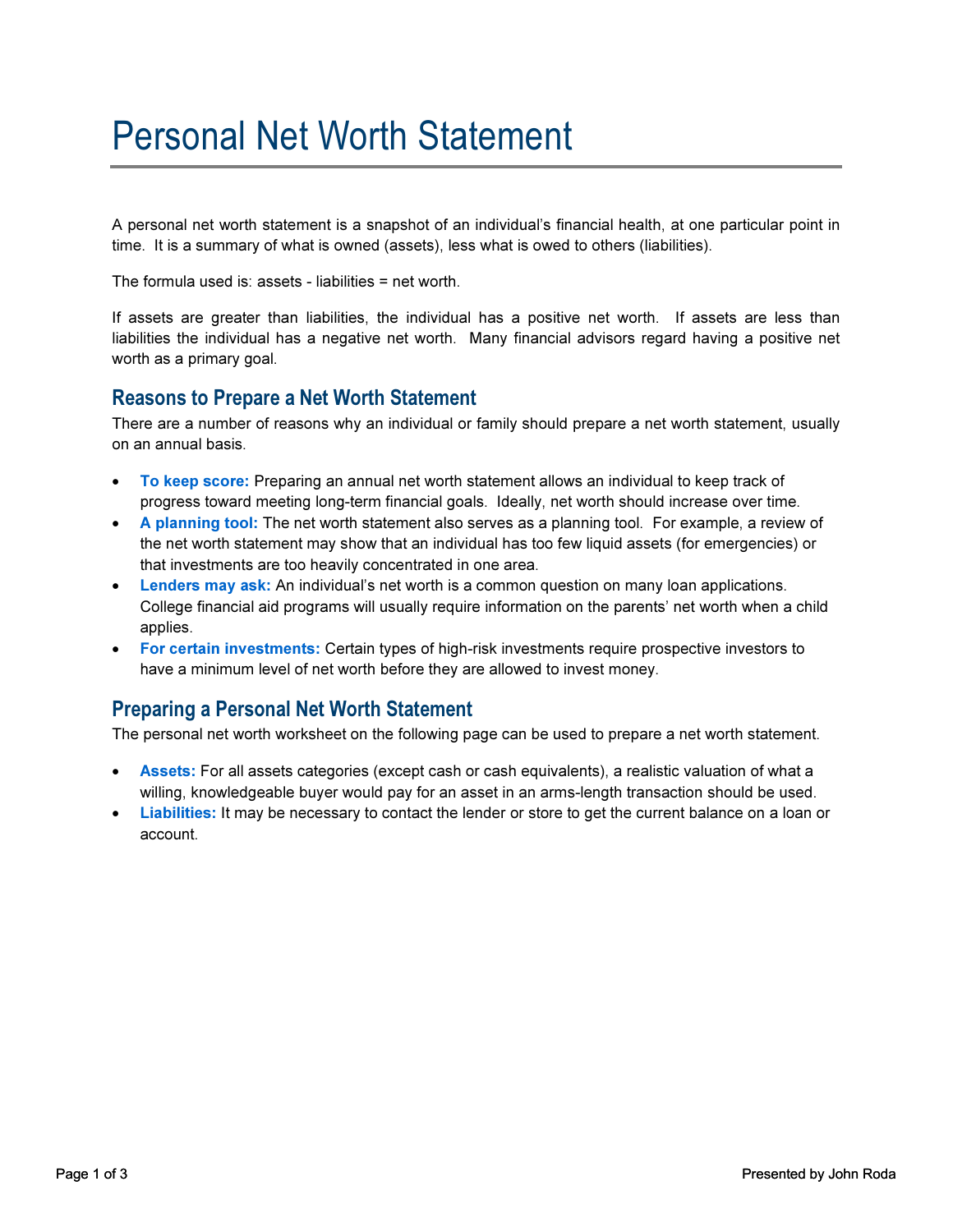# Personal Net Worth Statement

### **Worksheet**

Date Prepared:

Name:

| <b>Assets</b>                    |                                  | <b>Liabilities</b>                 |                                |
|----------------------------------|----------------------------------|------------------------------------|--------------------------------|
| <b>Liquid Assets</b>             | \$                               | <b>Current Liabilities</b>         |                                |
| Cash and cash equivalents        | \$<br><u> 1999 - Jan Barnett</u> | Rent                               | \$                             |
| Money owed to you                | \$                               | <b>Utilities</b>                   | \$                             |
| Life insurance cash value        | \$                               | Credit and charge cards            |                                |
| Other liquid assets              | \$                               | <b>Taxes</b>                       |                                |
| <b>Total liquid assets</b>       | \$                               | Other current liabilities          | S                              |
| <b>Personal Use Assets</b>       |                                  | Current portion, LT liabilities    |                                |
| Personal residence               | \$                               | <b>Total current liabilities</b>   | \$                             |
| Home use assets                  | \$                               | <b>Long-Term Liabilities</b>       |                                |
| Autos or other vehicles          | \$                               | Home mortgage                      | \$                             |
| Collectibles (art/antiques)      | \$                               | Auto or other vehicle loans        |                                |
| Other personal use assets        | \$                               | <b>Education loans</b>             | S                              |
| <b>Total personal use assets</b> | \$                               | Margin account loans               | \$                             |
| <b>Investment Assets</b>         |                                  | <b>Business loan</b>               | S                              |
| Equity assets                    | \$                               | Other long-term loans              | S                              |
| Fixed-income assets              | \$                               | <b>Total long-term liabilities</b> |                                |
| Investment real estate           | \$                               |                                    |                                |
| <b>Business interests</b>        | \$                               |                                    |                                |
| Commodities                      | \$                               | <b>Net Worth Summary</b>           |                                |
| Vested portion - Pension plans   | \$                               |                                    |                                |
| IRA or Keogh plans               | \$                               | <b>Assets</b>                      | \$                             |
| Other investment assets          | \$<br><u>and a strong</u>        |                                    |                                |
| <b>Total investment assets</b>   | \$                               | <b>Less liabilities</b>            | $\overline{\phantom{a}}$<br>\$ |
|                                  |                                  |                                    |                                |
| <b>Total Assets</b>              | \$                               | <b>Equals net worth</b>            |                                |